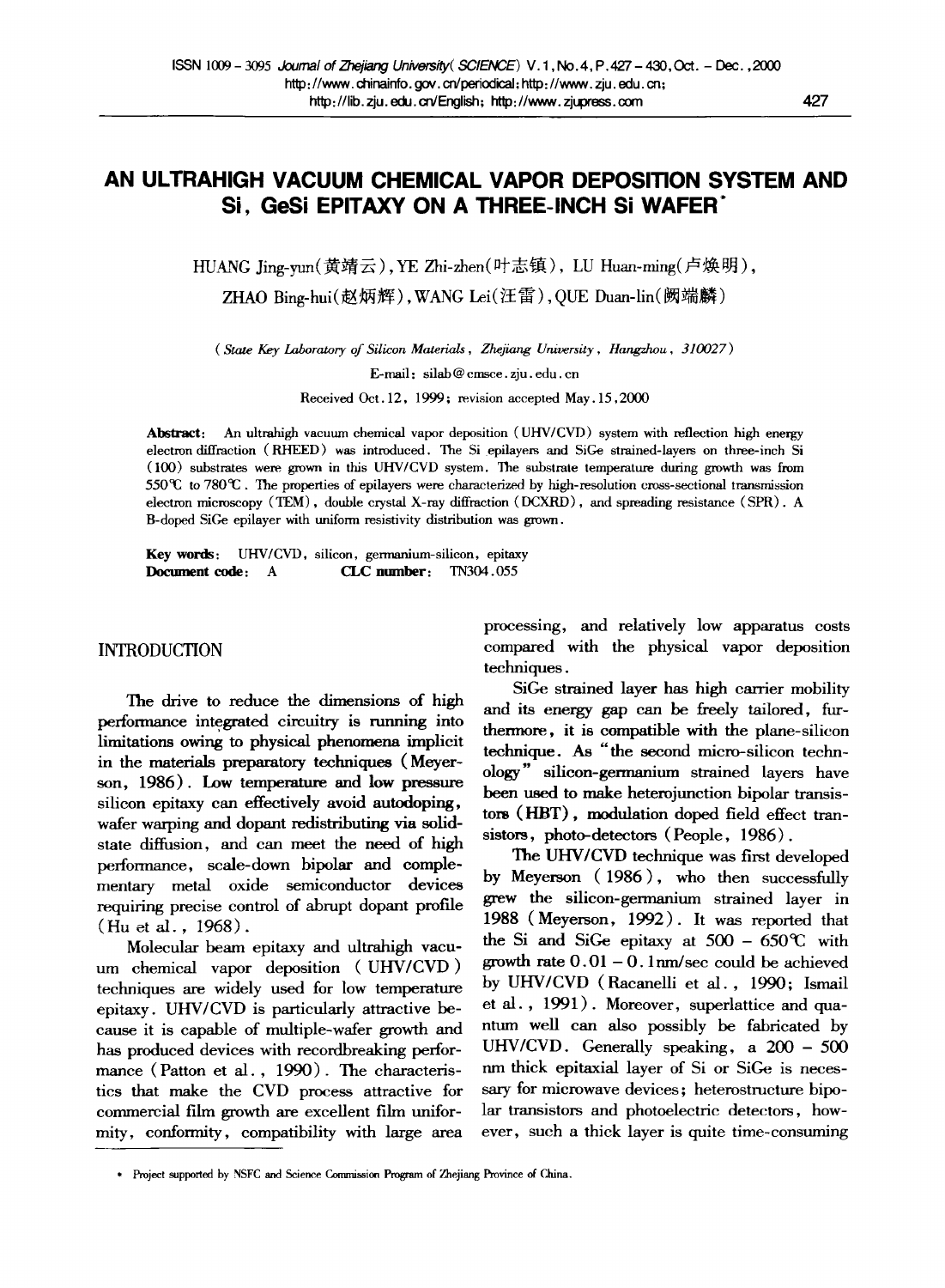if grown at  $500 - 650^{\circ}$ . The present work aims not only to grow Si and SiGe epilayers at low temperature, but also to find an appropriate growth temperature for high quality Si and SiGe epilayers grown at considerably high growth rate.

### SYSTEM AND FXPERIMENTAL

Fig. 1 illustrates our homemade UHV/CVD system. The system can be pumped to 1.33  $\mu$ Pa by a turbomolecular pump and an ion-getter pump. This system was made of polished stainless steel (except for some accessories ). The growth chamber contained facilities for *in situ re*flection high-energy electron diffraction. The heater was made of graphite shoes with optimal resistance distribution to uniformly heat the substrate. The cleaned silicon wafer was first put into the sample chamber that was immediately pumped for about 30 min., and was then transferred into the growth chamber by a magnetic club.



Fig. 1 Schematic of our UHV/CVD system with HREED 1. rotating device; 2. heater; 3. four gas ways; 4. pipeline; 5. sample; 6. growth chamber; 7. pump; 8. valve; 9. sample chamber; 10. magnetic club; 11. turbomolecular pump; 12. off-gas pump

Si and GeSi strained epilayers were deposited on 75 nun diameter Si (100) wafer by the UHV/ CVD system as described above at temperatures

from  $550^{\circ}$  to  $780^{\circ}$ . In this work the samples studied were grown at relatively high temperature  $(780^{\circ}\text{C})$  to gain a relatively high growth rate. The substrate was vertically placed and the gas flow was parallel to it. Reactants were highly pure saline  $(SiH_4)$  and germane  $(GeH_4)$ ; and the dopant source was highly pure  $B_2H_60.01\%$ in hydrogen (99. 999% ). The growth pressure ranged from  $2.66 - 13.3$  Pa. The Si wafer was cleaned by the improved "RCA" process (Ye et al., 1996), and etched by dilute hydrofluoric acid (HF:  $H_2O = 1:10$ , volume ratio) prior to being put into the sample chamber (Meyerson, 1990). In the growth chamber, the substrate was first baked at 800°C for 30 seconds in GeH<sub>4</sub> atmosphere with  $5 \text{ cm}^3/\text{s}$  flow to remove the remnant silicon oxide  $(SiO<sub>2</sub>)$  via the following reaction, then cooled down to the growth temperature of  $780^{\circ}$ .

 $SiO_2 + 2GeH_4 = Si + 2GeO \uparrow + 4H_2 \uparrow$ 

The growth conditions for  $1 - 5$  samples are described in Table 1. The sample 1 was a Si epilayer on  $N(100)$  Si, and samples  $2 - 4$  were SiGe epilayers. The sample 5 was B-doped SiGe epilayer on heavy dopant P(100) Si.

The epitaxial layer microstructure was investigated using high-resolution cross-sectional transmission electron microscopy (TEM) operating at an accelerating voltage of 200 keV. The crosssectional TEM samples were prepared by the conventional method. Double crystal X-ray diffraction (DCXRD) was also used to characterize the epilayer. The X-ray source was  $\text{CuK}_{\text{el}}$ . The rocking curves were obtained by keeping the detector fixed at an angle  $2\theta$ , and making the incoming X-ray beam and rocking sample respectively vary from  $\theta$  at a small amount. Spreading resistance measurement (SPR) was used to investigate the dopant distribution in the transition region between the epilayer and substrate.

| Table 1<br>Growth conditions for some samples |           |                               |                               |                                 |                       |
|-----------------------------------------------|-----------|-------------------------------|-------------------------------|---------------------------------|-----------------------|
| Sample<br>No                                  | Substrate | $SiH4$ flow<br>$\rm (cm^3/s)$ | $GeH4$ flow<br>$\rm (cm^3/s)$ | $B_2H_6$ flow<br>$\rm (cm^3/s)$ | Growth time<br>(min.) |
|                                               | N(100)    | 50                            |                               |                                 | 90                    |
| $\overline{2}$                                | N(100)    | 50                            | 4                             |                                 | 60                    |
| 3                                             | N(100)    | 50                            | 10                            |                                 | 60                    |
| 4                                             | N(100)    | 50                            | 15                            |                                 | 60                    |
|                                               | P(100)    | 50                            | 10                            | 10                              | 60                    |

**Table 1 Growth conditions for some samples**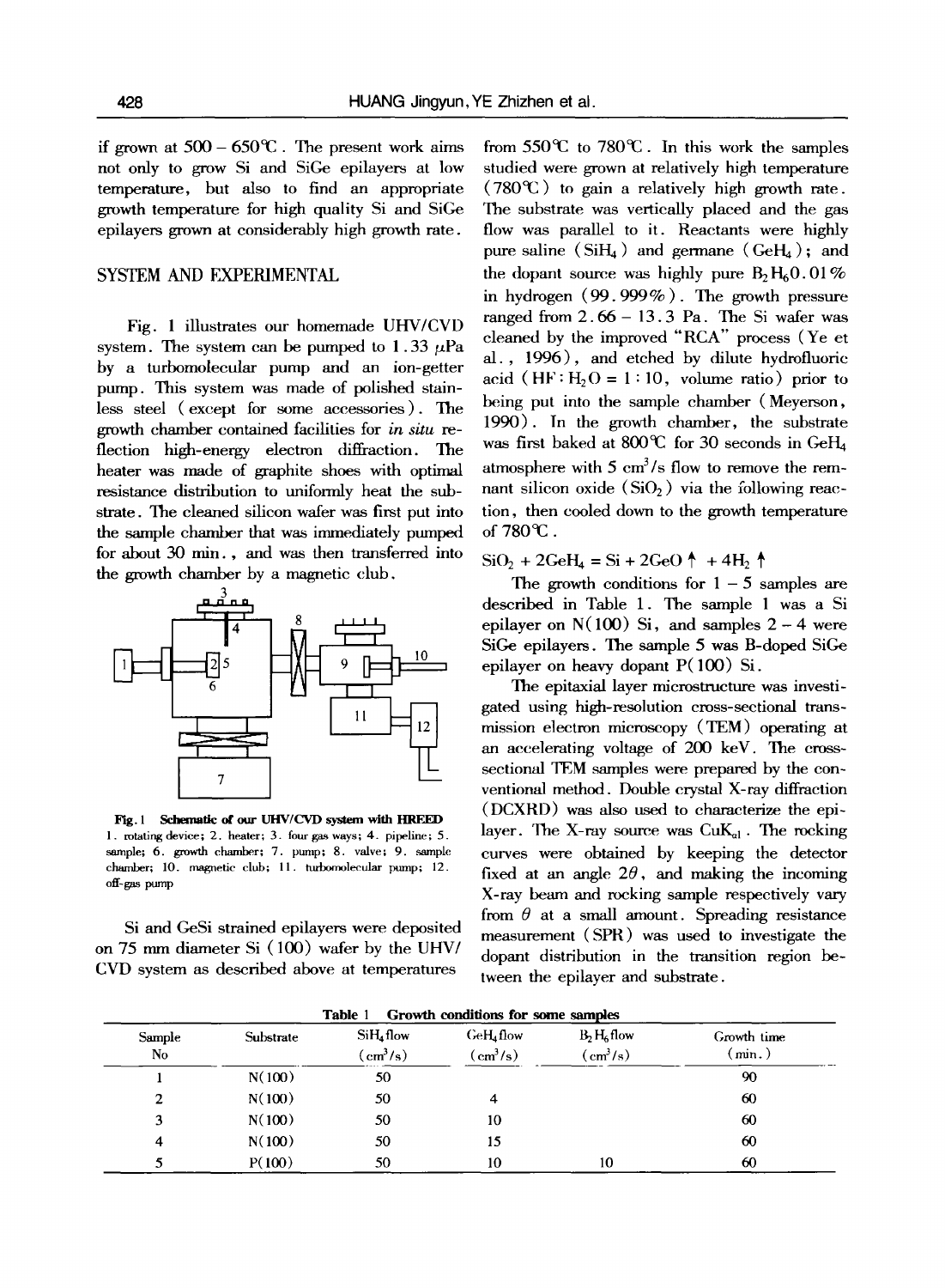After deposition, the samples were removed from the system and examined by scanning electron microscopy, which showed that the surface morphologies of the epilayers were smooth and homogeneous.

Fig. 2 shows a high-resolution cross-sectional TEM lattice image of the sample 1, indicating the epilayer was of quite good quality. However, stacking faults, which were propagated from the interface into the epilayer, were observed. The stacking faults possibly originated from thermal strain, substrate imperfection, improper growth conditions, etc. Actually, the most frequently generated defects in the epitaxial layers were dislocation, stacking fault and twins (Ye et al., 1993).



Fig. 2 High resolution cross-sectional TEM image of the silicon epilayer at  $780^{\circ}$ C

Fig. 3 shows the DCXRD rocking curves for samples  $2 - 4$  respectively corresponding to curves a, b, c. Table 1 shows that the Ge contents in samples  $2 - 4$  increased with increasing  $GeH_4$  flow. In Fig.3, the sharp peak in the rocking curve corresponds to Si  $(400)$ , the broad peak to the SiGe epilayer. It can be seen that the SiGe peak shifts toward more negative rocking angle and becomes much broader with increasing Ge content in the SiGe epilayer. With the Ge content increasing, the misfit between SiGe epilayer and the substrate becomes larger, leading to a smaller critical layer thickness, and

relatively high growth temperature also makes the critical layer thickness smaller (Huang et al., 1998). Therefore, in sample 4 the SiGe epilayer was almost fully relaxed, as reflected by the quite broad peak in the reeking curve c in Fig. 3. Generally, the width of the diffraction peak originated from the mosaic structure in the strainrelaxed epilayer with the lattice planes bent by the strain field of the dislocations. P. M. Mooney (1993) found that the mosaic structure originated from the network of misfit dislocations underneath the epilayer; and that the effect of the threading dislocations on the X-ray diffraction peak widths was not obvious compared with that of the misfit dislocations. Therefore, the misfit dislocations primarily determine the widths of diffraction peak. Higher Ge content and growth temperature will lead to larger misfit between the SiGe epilayer and the Si substrate, and so, will probably generate more misfit dislocations. As mentioned above, the misfit dislocation will further produce mosaic structure responsible for the broadening of the diffraction peak.





From Fig. 4 of the spreading resistance for sample 5, it is deduced that the dopant (B) was uniformly distributed across the epilayer, and that the transition region was at about 0.15  $\mu$ m. Obviously, the self-doping is greatly suppressed in the UHV/CVD process due to the relatively lower growth temperature compared with other processes.